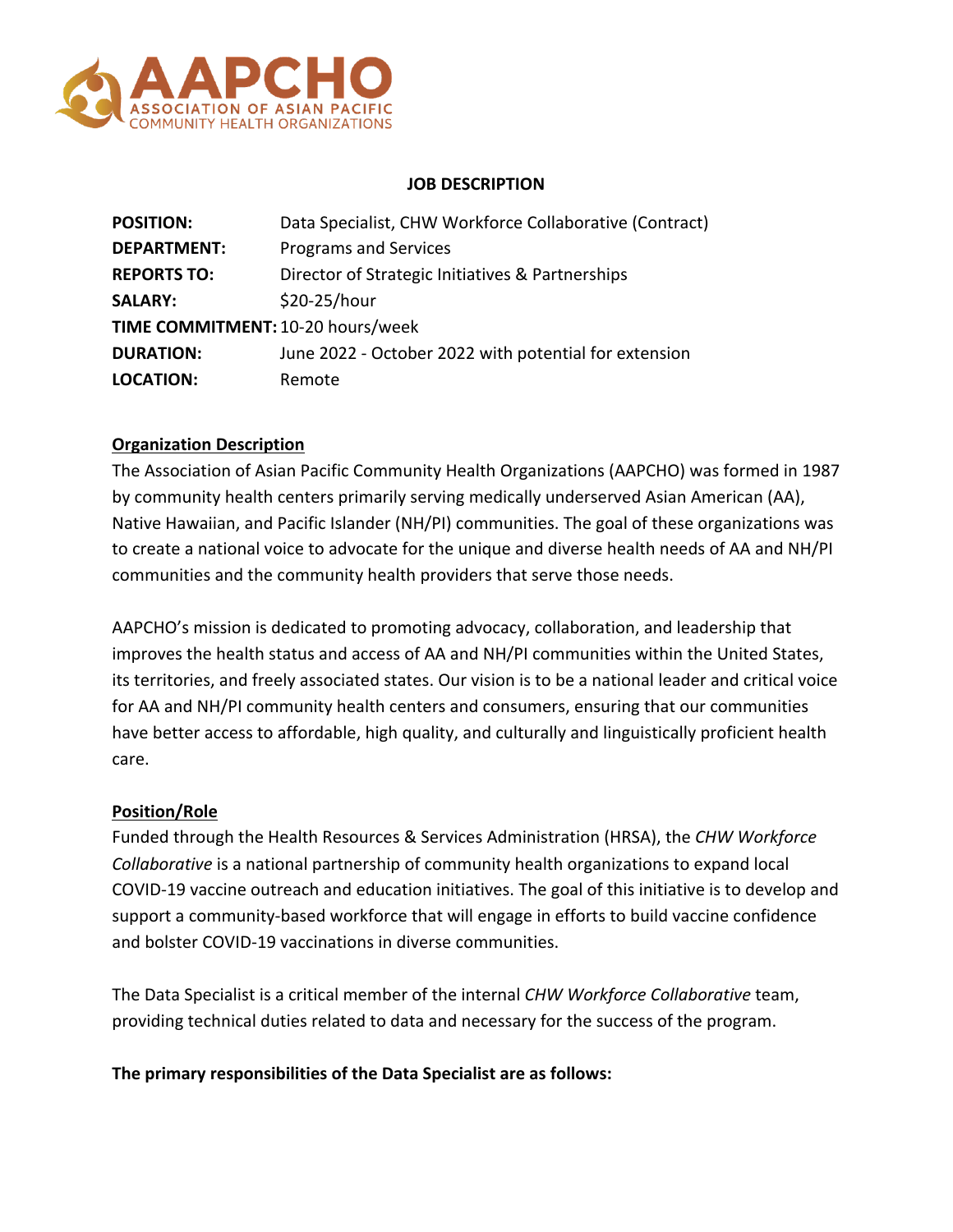

# **Data Support (90%)**

- Data collection and cleaning for all programmatic activities including, but not limited to, monthly progress report data (representing up to 25 subrecipient organizations of the *CHW Workforce Collaborative*), aligning subrecipient/project site data submissions with the funder's template (metrics include CHW hiring progress; progress on vaccinations, outreach, education, and assistance efforts; and disaggregated demographic data), and internal program planning efforts
- Data aggregation from multiple sources (e.g., Excel template, SurveyMonkey submissions, completed paper tools)
- Identification of technical assistance needed related to data collection and reporting
- Processing data required for reporting and creating data visualizations
- Communication between AAPCHO staff and project sites related to data management and monitoring

## **General Agency (10%)**

- 1. Attend staff, management, and program meetings, and staff retreats.
- 2. Participate in agency functional teams and ad-hoc committees.
- 3. Foster an environment that promotes trust and cooperation amongst staff, management, and clients.
- 4. Assist in advocacy activities promoting the mission and vision of the organization.
- 5. Participate in staff and program meetings
- 6. Participate in AAPCHO's functional teams and ad-hoc committees.
- 7. Represent AAPCHO in meetings and conferences, as appropriate.
- 8. Participate in agency activities such as quarterly and annual retreats, volunteer activities, holidays and other events.
- 9. Other duties as requested by the Director of Strategic Initiatives and Partnerships.

#### **QUALIFICATIONS:**

- 1. Bachelor's Degree in Computer Science, related field, or commensurate experience preferred.
- 2. Knowledgeable about the public health issues including the social determinants of health that impact Asian American, Native Hawaiian, and Pacific Islander communities.
- 3. Experience in database support preferred.
- 4. Must be detail oriented and possess excellent task-management skills.
- 5. Possess excellent written and verbal communication skills.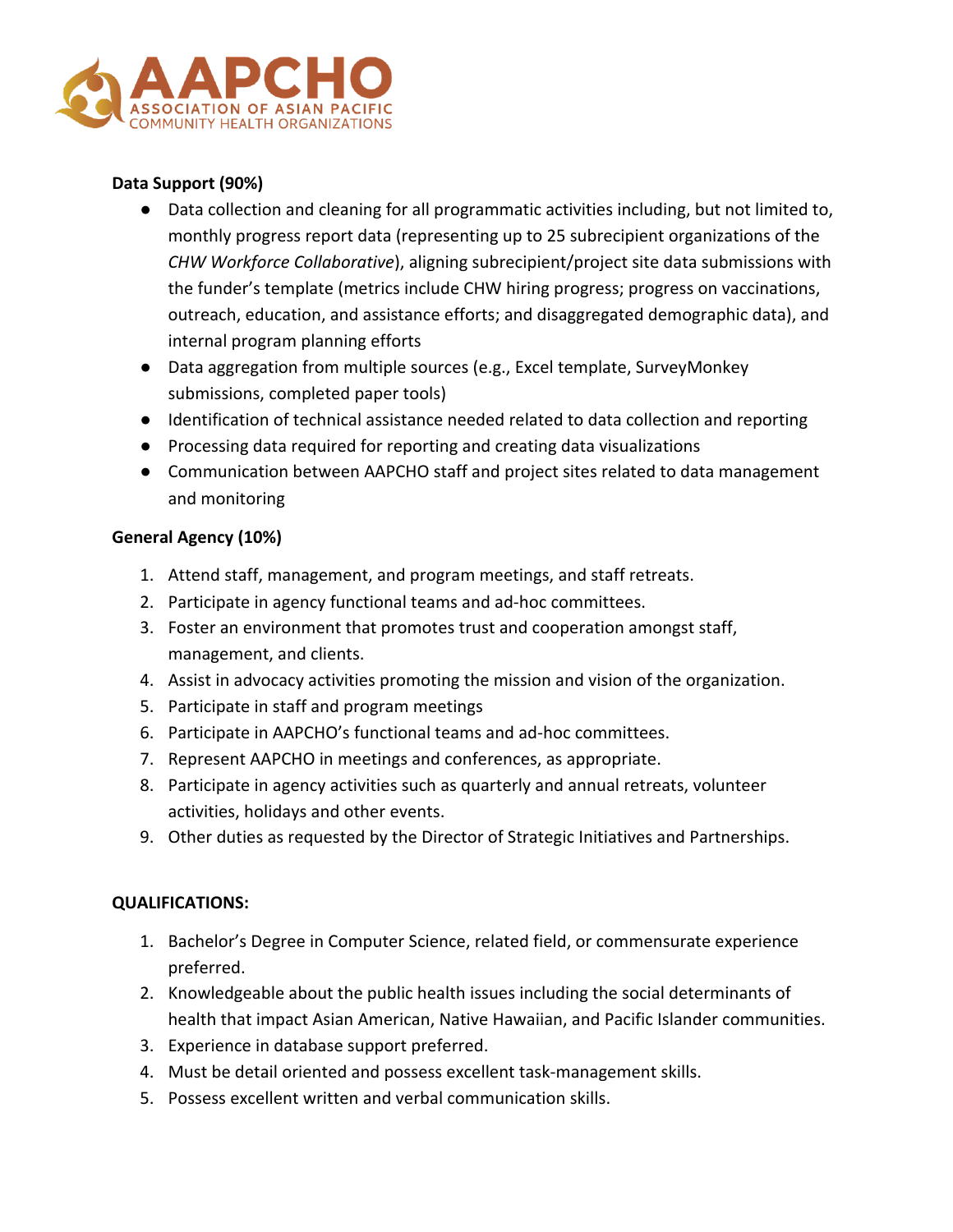

- 6. Ability to multitask .
- 7. Commitment to a team-based approach in a fast-paced virtual environment.
- 8. Strong computer software skills and experience with videoconference software (Excel, SurveyMonkey, PowerPoint, MS Office, Google Suite, project management software, Zoom Meetings, Zoom Conference).
- 9. Experience in a community-based organization experience preferred.
- 10. Must support and demonstrate ability to implement the mission and goals of AAPCHO.

## **OUR VALUES**

The following shared values underlie every aspect of AAPCHO and its member health centers' functions and operations:

- *Health care is a right not a privilege* All people must have access to affordable quality care, regardless of language, culture, immigration status and ability to pay. No one is turned away due to inability to pay and our services and policies are designed to eliminate barriers and provide access to all.
- *Wellness* Health is much more than the absence of disease. It includes physical, mental and spiritual well-being for individuals, families and communities. We acknowledge and respect different definitions of wellness and health within our communities.
- *Community Accountability and Empowerment* Communities are the experts on their own health and essential participants in the health of their communities, families and selves. Our services and programs are informed by and responsive to community voices.
- *Diversity as Strength*  AA and NH/PI communities are rich in diversity of language, cultural heritage, spirituality, history, experience, health beliefs and practices. Many have undergone the hardships of war, colonization, poverty, or immigration to a foreign land. We honor and value the strengths of every culture and individual.
- *Collaboration Among Communities of Color* Communities of color share a history of disparities and exclusion as well as a common interest in health and health care equity. Through collaboration, we learn from each other and grow stronger, while overcoming distrust and divisions that are fostered by competition for limited resources.

AAPCHO is an equal opportunity employer and provides opportunities to all applicants without regard to race, color, religion, gender, sexual orientation, gender identity or expression, national origin, age, genetic information, disability, or veteran status.

## **APPLICATION PROCEDURES:**